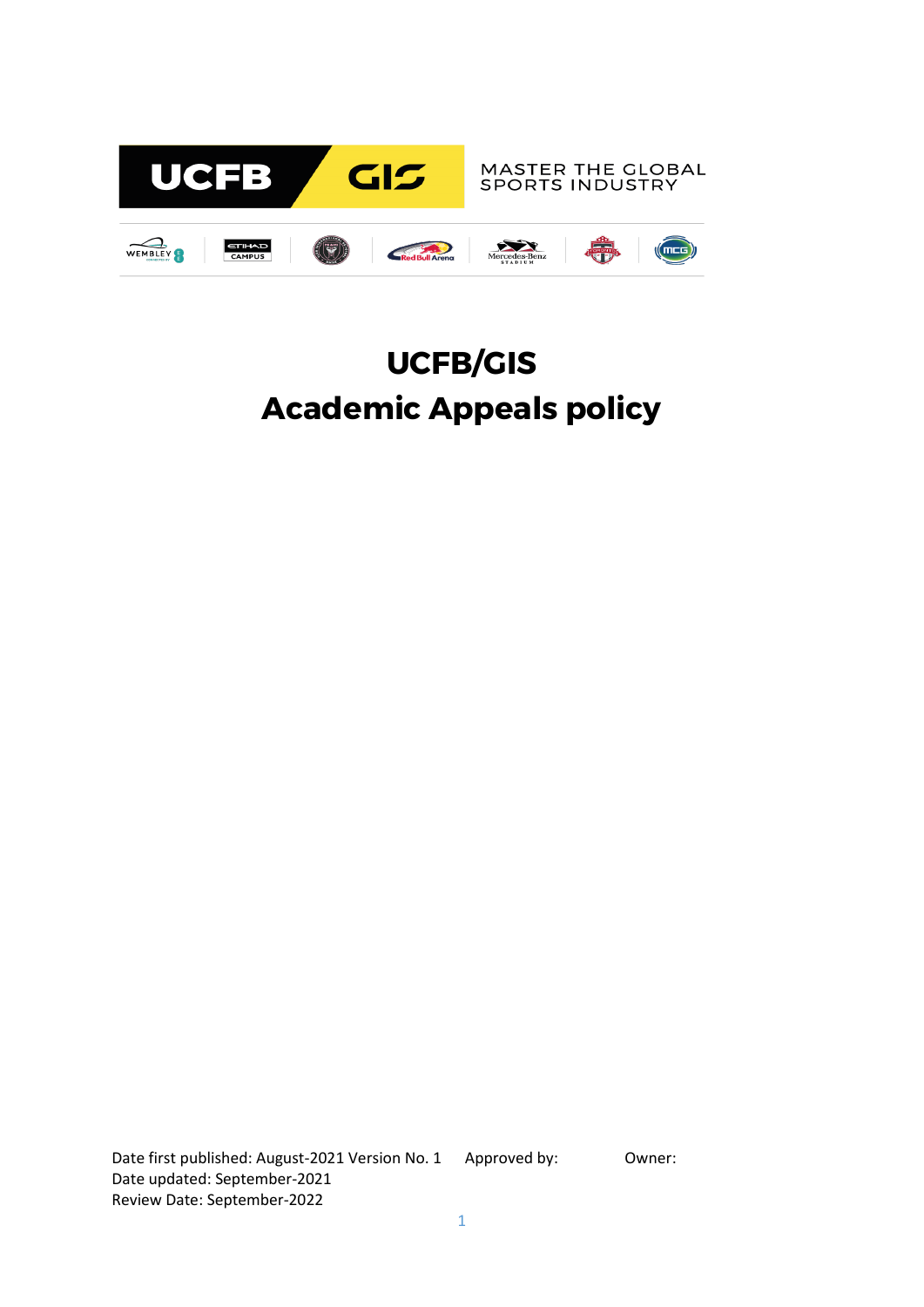# **UCFB/GIS Academic Appeals Policy**

### **1. Purpose**

1.1. This policy outlines UCFB/GIS's approach to academic appeals and how the academic appeals process works in practice. This policy is intended to underpin a process that is consistent, transparent and fair, and operates in the best interests of UCFB/GIS students.

# **2. Scope**

2.1 This policy applies to all students studying at UCFB/GIS, both at Undergraduate or Postgraduate level, and attending at any campus or via distance learning.

# **3. Equality impact**

3.1 This policy is neutral in terms of equality-related issues.

# **4. Definitions**

4.1 An academic appeal is a request from a student for review of a decision made by an Assessment Board, Progression Board or Award Board because the student believes that an injustice may have occurred.

### **5. Grounds for appeal**

5.1 Appellants may not challenge the academic judgement of the examiners, and appeals made on this basis will be rejected. For example, a judgement about degree classification or a judgement requiring a student to repeat or take further assessment will usually be academic judgement, and a student cannot appeal simply because they disagree with the grade or mark given.

### 5.2 The following are considered acceptable grounds for appeal:

(i) If there has been a material and significant administrative error in the information received and considered by the Assessment/Progression/Award Board and/or the Board of Examiners, or by the Registry in processing an extenuating circumstances claim.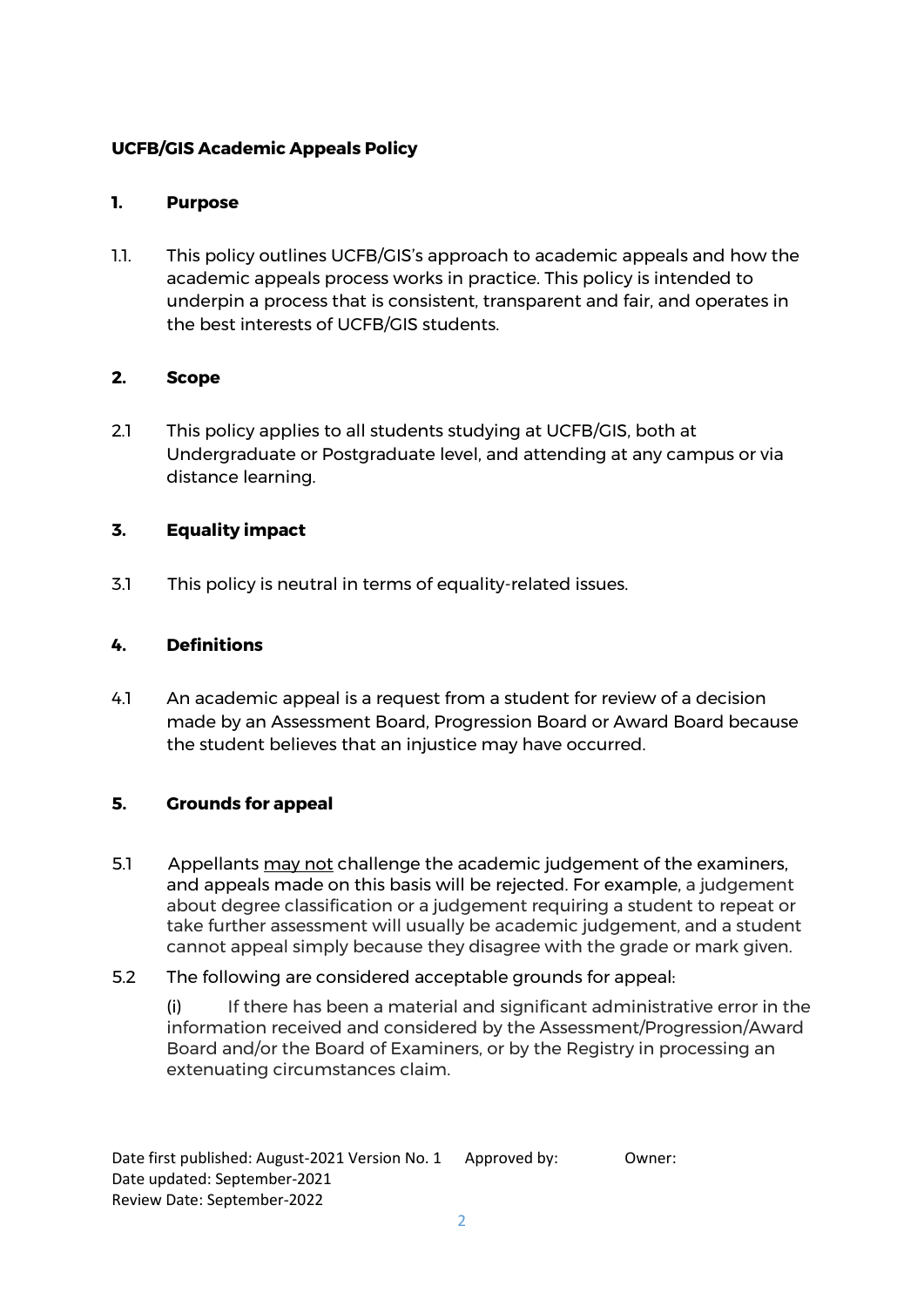(ii) If some other material irregularity had occurred in the procedures of the Assessment/Progression/Award Board and/or the Board of Examiners, or in relation to processing an Extenuating Circumstances claim.

(iii) If the assessment/s have not been conducted in accordance with the approved regulations for the programme of study.

(iv) If a student has been prevented from attending an exam or submitting coursework by illness or another good reason that related to the student's personal circumstances, but could not reasonably apply for extenuating circumstances by the deadline.

(v) For a student with a disability or additional need, the initial needs assessment was not correctly carried out, or the support identified was not provided, or the agreed assessment procedures for that student were not implemented

5.3 All formal appeals submitted in relation to the above must be supported by validated and objective evidence.

### **6. Appeals process**

#### *Early resolution stage*

- 6.1 Where a student has grounds for concern, their initial approach should be to consult with a Course Leader or relevant member of the academic team.
- 6.2 Within five working days of the assessment outcome being formally published a concerned student should ask for a meeting to discuss matters.
- 6.3 The meeting should take place within ten working days of the student's request.
- 6.4 At the meeting the UCFB/GIS academic should seek to explain the assessment in detail so that the student can gain a full understanding of the assignment mark and marking criteria.
- 6.5 The academic should make a written note of matters discussed that can be subsequently shared and agreed with the student.
- 6.6 It is anticipated that many issues will be resolved at early resolution. However, students who remain dissatisfied with the outcome of early resolution may proceed to the formal appeal stages.

#### *Appeals - Stage One*

6.7 A student wishing to proceed to the formal stage must complete the Appeals - Stage One form (attached) and submit it to [complaints@ucfb.com](mailto:complaints@ucfb.com) within one calendar month of the Assessment/Progression/Award Board.

Date first published: August-2021 Version No. 1 Approved by: Owner: Date updated: September-2021 Review Date: September-2022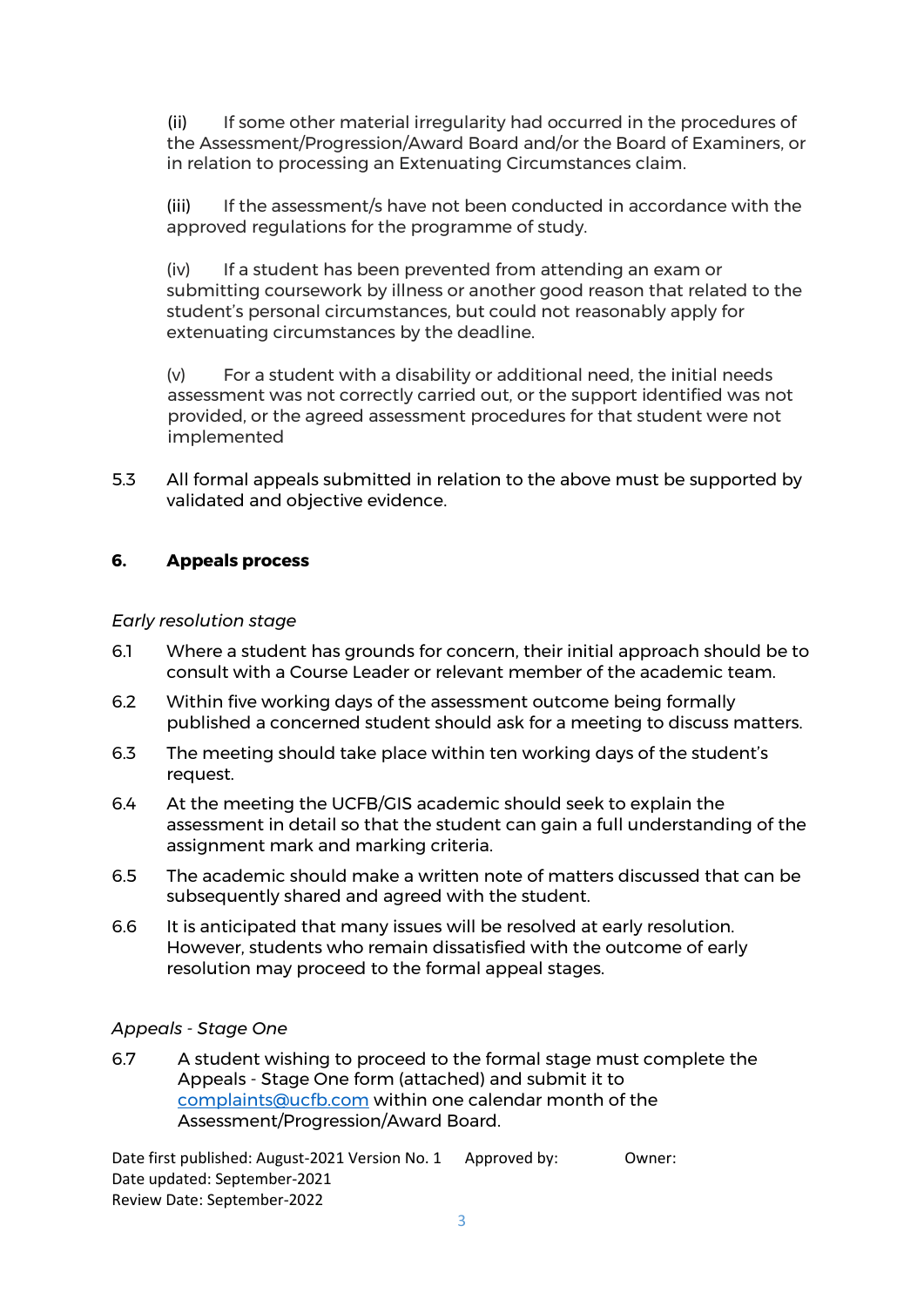- 6.8 The Resolutions Manager will register all Stage One appeals received and send an acknowledgement to the appellant within five working days of it being received.
- 6.9 The Resolutions Manager will review the form and assess whether the appeal is being made on one of the grounds listed at 5.2 above. If this is not the case the Resolutions Manager will respond to the student to inform them that, in the view of UCFB/GIS, there are no grounds for appeal.
- 6.10 The Resolutions Manager may also reject the appeal if it is submitted late (without reasonable explanation) or where, it is the view of UCFB/GIS that there is insufficient evidence to assess it. They will inform the appellant of the reason for the rejection.
- 6.11 Where the Resolutions Manager assesses that there are grounds for appeal they will ensure the following:
	- (i) There is a clear statement of the grounds on which the student wishes to appeal
	- (ii) Relevant information/evidence is presented to support the appeal
	- (iii) There is confirmation that the early resolution stage has been undertaken
	- (iv) There are details of any pending evidence that the student wishes to submit (e.g a doctor's address for medical evidence/legal documents the student has requested/travel tickets/ etc.).

They will then forward the appeal to the relevant validating body.

6.12 The Resolutions Manager will inform the appellant of the outcome of Stage One within ten working days of the receipt of the Appeals - Stage One form. Appellants may challenge decisions made by the Resolutions Manager and request that the appeal is progressed to Stage Two, in which case it will be forwarded to the relevant validating body.

### *Appeals – Stage Two – Referral to validating body*

6.13 For students studying on awards of Buckinghamshire New University (Bucks) or the University of East London (UEL), the Resolutions Manager will forward any appeals to be progressed to investigation at the formal Stage Two to the relevant contact in the Bucks or UEL Registry for processing and assessment.

### *Dissatisfaction with outcome - Referral to validating body*

Date first published: August-2021 Version No. 1 Approved by: Owner: Date updated: September-2021 6.14 Where a student is dissatisfied with UCFB/GIS's handling of an academic appeal, they have the right of recourse at any point to the validating body for the award on which they are studying, either Buckinghamshire New University or the University of East London. The Resolutions Manager can

Review Date: September-2022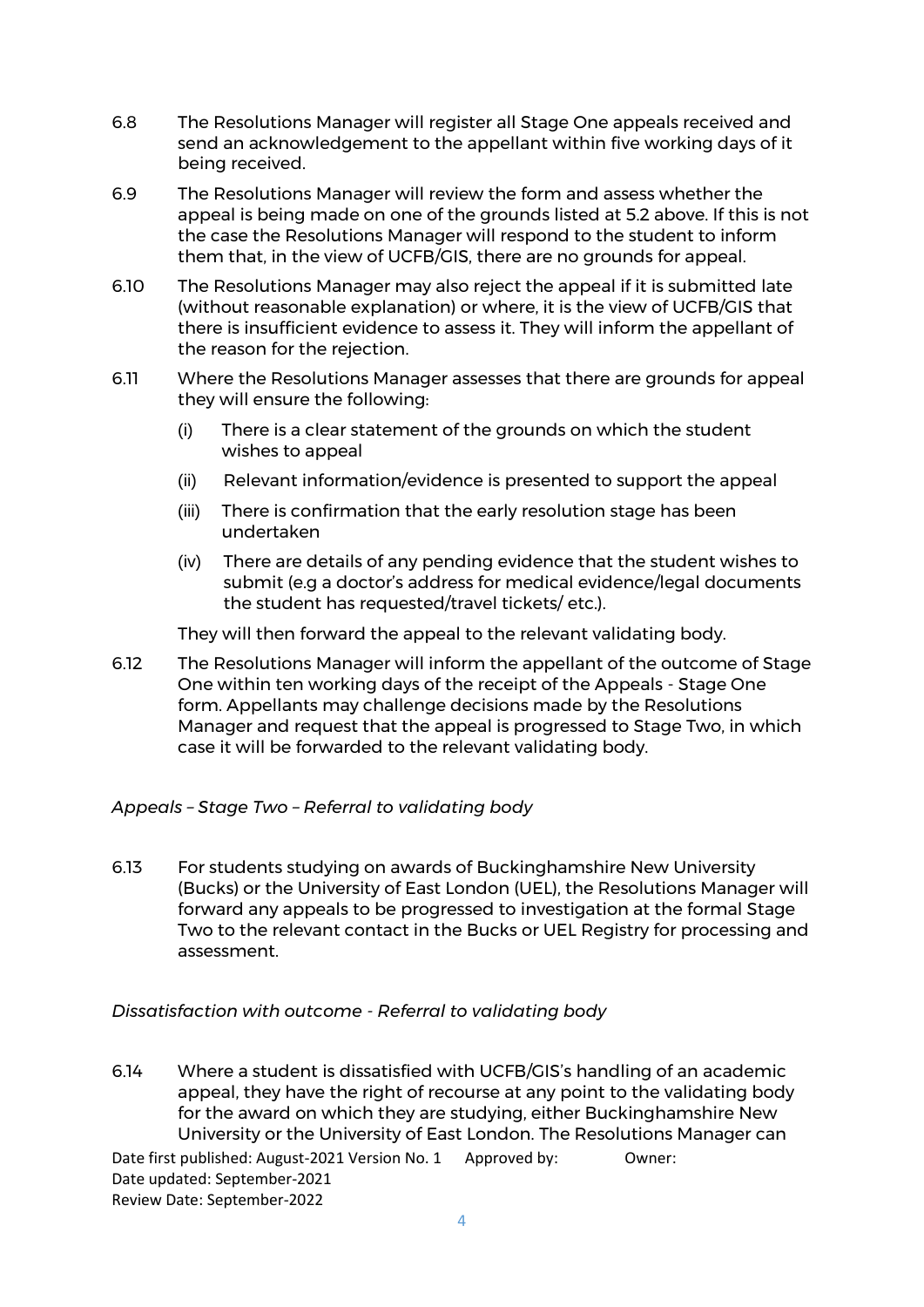advise on this process. Further details can also be found on the relevant websites: [www.bucks.ac.uk](http://www.bucks.ac.uk/) and [www.uel.ac.uk](http://www.uel.ac.uk/)

## **7. Reporting and Monitoring**

7.1 Records will be maintained of all appeals that are submitted at Stage One and all that progress to Stage Two, and for referral to validating bodies. An annual report will be prepared for the Education and Student Experience Committee and Academic Board. This will detail any potential areas for enhancement or lessons learned. The annual report will also be shared with the relevant validating body.

Date first published: August-2021 Version No. 1 Approved by: 0wner: Date updated: September-2021 Review Date: September-2022